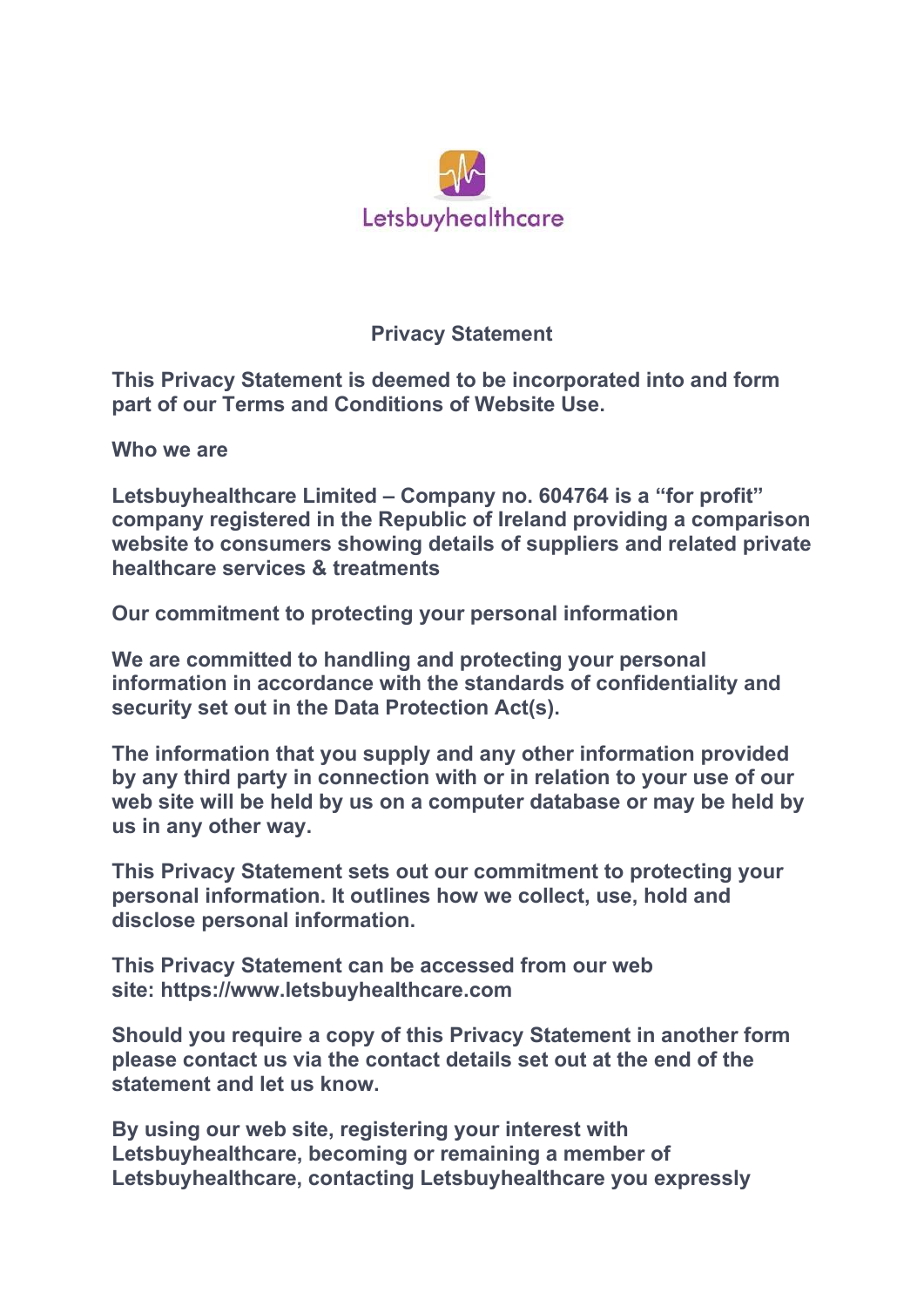**consent to us collecting your personal information and using it in accordance with the terms if this Privacy Statement.**

**If you do not agree to these terms of this Privacy Statement you should not use this web site or provide us with any personal information.** 

**In this Privacy Statement a reference to: "we", "our" or "us" means Letsbuyhealthcare;**

**A "third party provider" means a provider or supplier (or potential provider or supplier) of a healthcare service which is (or potentially will be) providing the healthcare to consumers and those who use and access the Letsbuyhealthcare website. Third party healthcare providers include (but are not be limited to) private hospitals, their employees, representatives and agents.**

## **Personal information**

**A reference to "personal information" means any information or opinion about you from which your identity is apparent (including any photographs or information you upload on our web site), or can reasonably be ascertained, from the information or opinion regardless of whether the information or opinion is: true or not; or recorded in a material form or not.**

**Application of this Privacy Statement**

**This Privacy Statement applies to personal information we collect from or about you.** 

**This may occur when you:**

- **use our web site;**
- **register your interest with Letsbuyhealthcare;**
- **become or remain a member of Letsbuyhealthcare;**
- **contact Letsbuyhealthcare;**
- **upload any information about yourself on our web site;**
- **apply for employment with us; or**
- **provide your personal information to us in any other way.**

**When you provide us, or a third party healthcare provider, with personal information you expressly consent to Letsbuyhealthcare handling and processing your information for the purposes outlined**